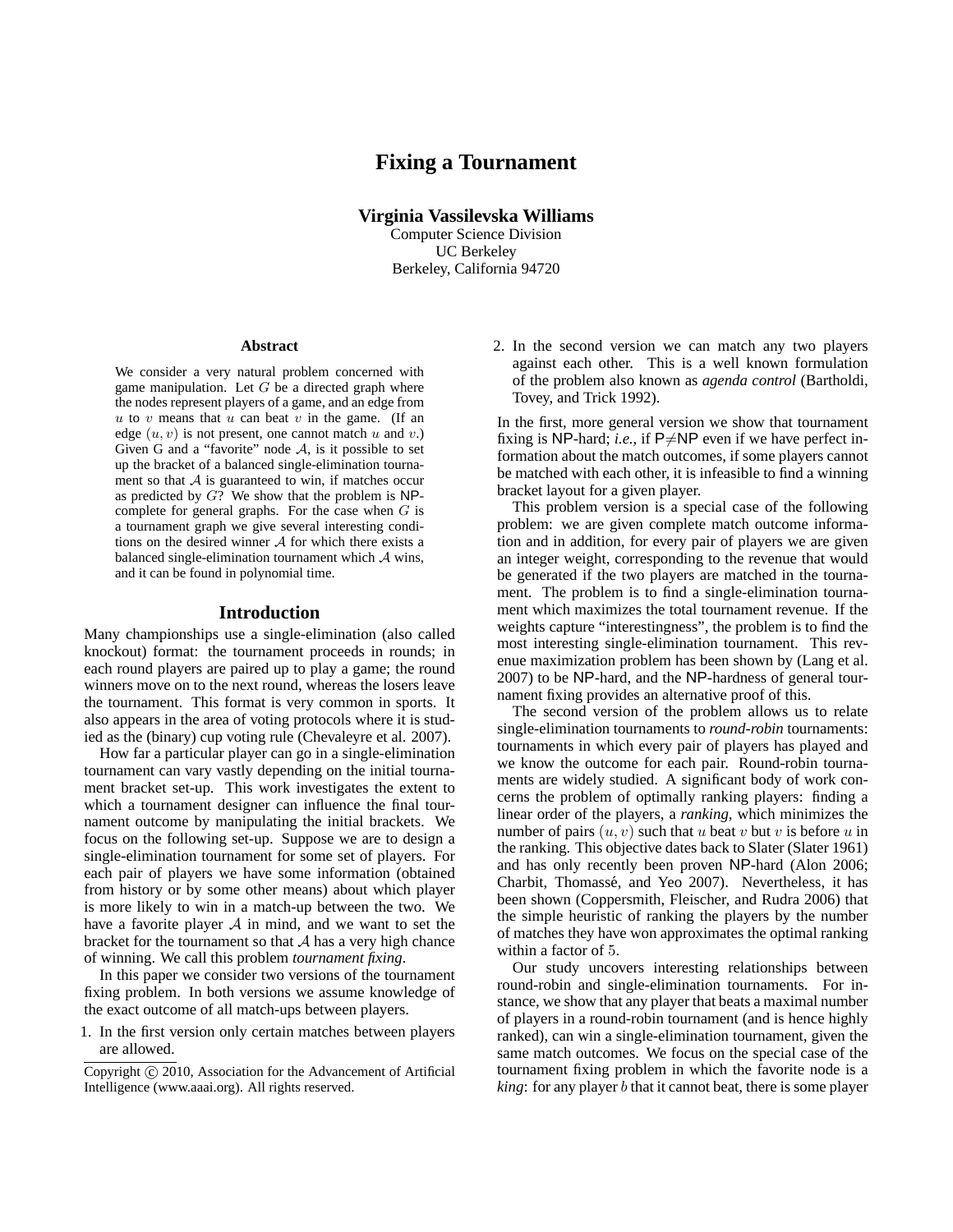that it can beat that beats b. We give several sufficient conditions for which a king is a single-elimination tournament winner. One of our results is for the case when  $A$  is a very strong king: for any player  $b$  that  $A$  cannot beat, there are at least  $\log n$  players that A can beat who beat b. We show that such *super-kings* can win a single-elimination tournament, even though they may only be able to beat very few players head-to-head. An interesting consequence of this is that any tournament graph generated using the noisy sampling model of (Braverman and Mossel 2008) with error rate as low as  $\Omega(\sqrt{\frac{\log n}{n}})$  has all its players as potential single-elimination tournament winners, with high probability. All of our arguments are constructive and allow us to design tournament brackets efficiently.

**Prior and Related Work.** There is considerable prior research on manipulating the outcome of a single-elimination tournament. Typically, the input to the studied problem is a tournament graph with probabilities on the edges. One then seeks to find a single-elimination tournament which maximizes the probability that a particular node will win. A major focus in such research is to maximize the winning probability of the *best* player under some assumptions (e.g., (Appleton 1995; Horen and Riezman 1985)). A common assumption is that the probability of a player beating another depends on the intrinsic abilities of the players which are hidden values. Moreover, the probability is monotone in the sense that every player has a higher probability of beating a weaker player than a stronger one. With these assumptions some positive results are possible, especially for small tournaments (Appleton 1995; Horen and Riezman 1985). On the other hand, if the given tournament graph has arbitrary probabilities and one wishes to determine whether a given node can win a single-elimination tournament with high probability, then the known results are mostly negative: this general problem is known to be NP-hard (Lang et al. 2007; Hazon et al. 2008). Even in the case when the probabilities are in  $\{0, 1, 1/2\}$ , the problem is NP-hard, as shown by Vu et al. (Vu, Altman, and Shoham 2008; 2009). The major open problem is whether tournament fixing for unweighted tournament graphs is NP-hard.

Tournament manipulation is also studied under the context of voting (Brams and Fishburn 2002; Hemaspaandra, Hemaspaandra, and Rothe 2007; Lang et al. 2007). In this context, the candidates are competing in an election based on majority comparisons along a binary voting tree. In each comparison, the candidate with fewer votes is eliminated, and the winner moves on to the next comparison. This setting is essentially a single-elimination tournament, the result of each match of which is known in advance: the corresponding tournament graph is unweighted. It is known that if the voting tree has no prescribed structure, then there is a polynomial time algorithm to decide whether there exists a voting tree for which a given candidate wins the election. Finding a *balanced* voting tree in polynomial time is a major open problem and is known in this area as the *agenda control* problem (Bartholdi, Tovey, and Trick 1992). (Fischer, Procaccia, and Samorodnitsky 2009) consider whether (potentially unbalanced) voting trees can be used to always elect a candidate preferred by close to the majority of voters; *i.e.* how well binary tree protocols approximate the Copeland winner. Fischer et al. give hardness results for deterministic trees, and show that by randomizing over voting trees one can obtain much better approximations.

**Preliminaries** For any graph  $G = (V, E)$ ,  $n = |V|$  and  $m = |E|$ , unless otherwise noted. For any node  $v \in V$ , let  $N_{in}(v) = \{x \in V \mid (x,v) \in E\}$  and  $N_{out}(v) = \{x \in$  $V | (v, x) \in E$ . If  $v \in V$  and  $S \subseteq V$ , let  $N_{in,S}(v) = \{x \in V\}$  $S | (x,v) \in E$  and  $N_{out,S}(v) = \{x \in S | (v,x) \in E\}.$ The *length* of a path in a graph is the number of edges on the path. An *arborescence* is a rooted tree such that all edges are directed away from the root. The *height* of an arborescence is the length of the longest path from the root to a leaf. For integer  $n \geq 1$ , let  $[n] = \{1, \ldots, n\}$ . A *tournament graph* is a directed graph  $G = (V, E)$  such that for every pair  $u, v \in$ V, exactly one of  $(u, v)$  or  $(v, u)$  is in E. A node a in a directed graph  $G = (V, E)$  is a *king* if for any node  $b \in$  $V \setminus \{a\}$ , either  $(a, b) \in E$ , or there exists a node  $c \in V$  with  $(a, c) \in E$  and  $(c, b) \in E$ .

A *binomial* arborescence  $T = (V(T), E(T))$  rooted at  $a \in V(T)$  is defined recursively as follows:

- a single node  $a$  is a binomial arborescence rooted at  $a$ ;
- if  $|V(T)| = 2^i$  for some  $i > 0$ , then T is a binomial arborescence if a has a child b,  $(i.e., (a, b) \in E(T))$  such that if  $T_b$  is the subarborescence of  $T$  rooted at b and  $T_a = T \setminus T_b$ , then  $T_a$  and  $T_b$  are  $|V(T)|/2 = 2^{i-1}$ –node binomial arborescences rooted at  $a$  and  $b$  respectively.

 $T = (V(T), E(T))$  is a binomial *spanning* arborescence for a graph  $G = (V, E)$  if  $V(T) = V, E(T) \subseteq E$  and T is a binomial arborescence.

#### **Binomial Arborescences and Hardness**

Tournament graphs are widely used in the study of roundrobin tournaments. The nodes of a tournament graph typically represent players, and an edge from  $u$  to  $v$  in the graph states that  $u$  beats  $v$ . We use the same representation. However, since in our more general formulation of tournament fixing some match outcomes are not needed, we do not need an edge between each pair of vertices. Our abstraction of the *tournament fixing* problem (TFP) can be formalized as follows: Let  $G = (V, E)$  be a directed graph on n nodes such that if  $(u, v) \in E$  then  $(v, u) \notin E$ . We are given a node  $A \in V$  and we are asked whether in G there exists a spanning binomial arborescence rooted at  $A$ . If this is the case, we call A a *binomial winner* in G.

Binomial arborescences on  $n$  nodes represent singleelimination tournaments in the following sense: the node at which the arborescence is rooted is the winner of the tournament and its  $log n$  children are the players the root beats in the log *n* rounds; for  $i = 1, \ldots, \log n$  the *i*th child of the root has  $n/2^{\log n - i + 1}$  descendents, and the subarborescence rooted at that child inductively represents the subtournament which that child had to win to get to round  $i$  in which it lost to the root player. The edge between the root and the  $\log n$ th child represents the final of the tournament.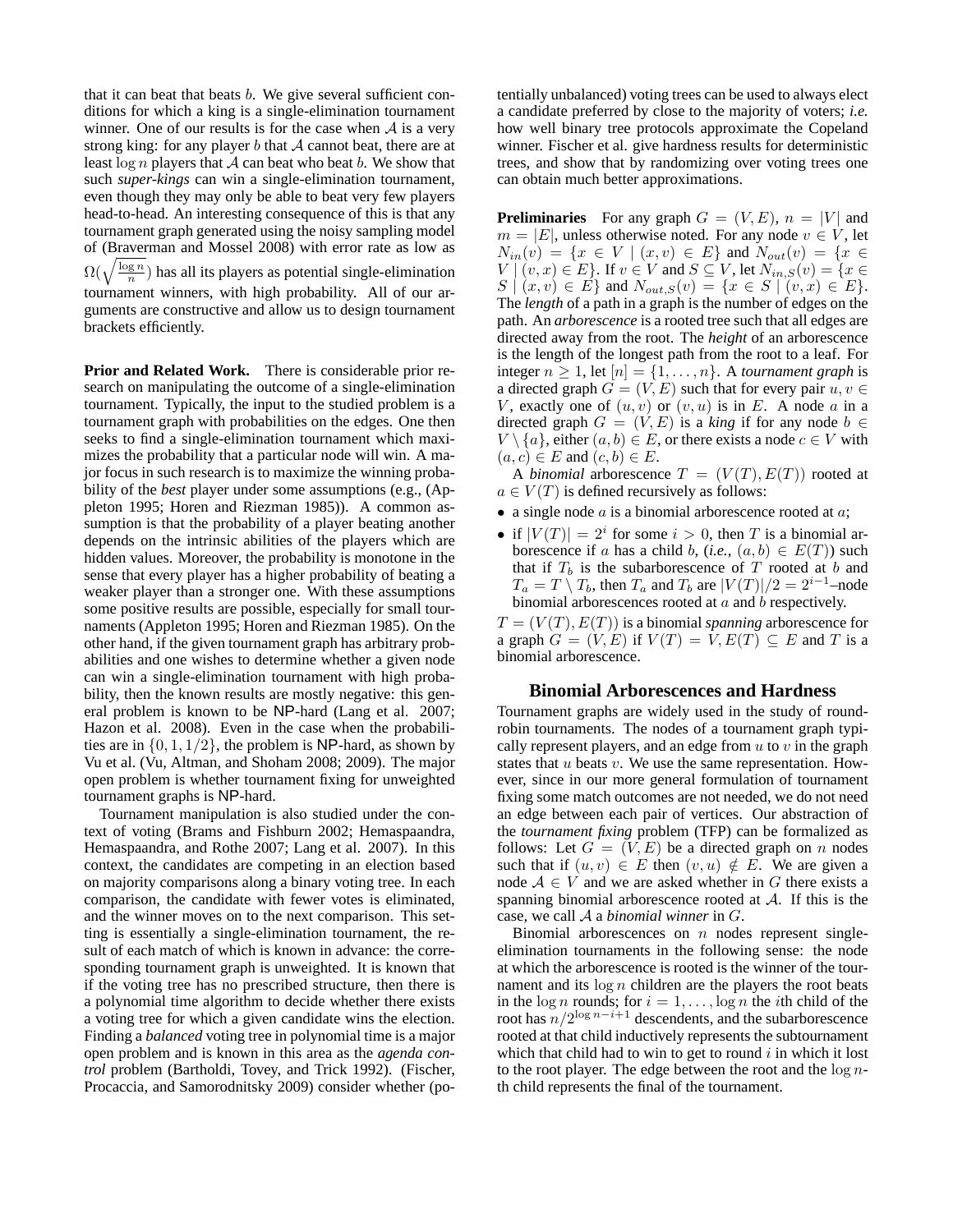TFP is a spanning arborescence isomorphism problem for directed graphs. A spanning tree isomorphism problem in an *undirected* graph has the following form: given a fixed property P of trees checkable in polynomial time and a graph  $G$ , find a spanning tree of  $G$  satisfying  $P$ . (Papadimitriou and Yannakakis 1982) gave necessary and sufficient conditions under which a spanning tree isomorphism problem in an *undirected* graph is NP-complete. Their result implies that finding a binomial spanning tree in an undirected graph is NP-hard. The Papadimitriou and Yannakakis construction does not immediately imply that TFP is NP-complete, as TFP is a problem on *directed* graphs. It is possible that their proofs can be modified to work for rooted arborescences, although we do not know of such a result for directed graphs. We include a simple NP-completeness proof for TFP below. **Theorem 1.** *TFP is* NP*-complete.*

*Proof.* TFP is clearly in NP. To show NP-hardness, we give a reduction from Exact Cover by 4-Sets which is well known to be NP-complete (Karp 1972; Garey and Johnson 1979). A pictorial representation of the reduction appears in Figure 1. Let  $(U, \{S_1, \ldots, S_k\})$  be an instance of Exact Cover by 4-sets, where  $|U| = 4n$  and  $|S_i| = 4$  for all  $i \in [k]$ . The problem is to determine whether there is a way to pick  $n$ sets from S which are disjoint and cover all elements of U. W.l.o.g.  $k$  is a power of 2: we can always add copies of the same set  $S_i$  to the instance. We will construct an instance of TFP: a digraph G on 16k nodes, and a node  $x_1$  of G for which one would need to fix the tournament.

First, create a node u for each  $u \in U$ , slightly abusing notation. For every set  $S_i = \{u_1, u_2, u_3, u_4\}$  create 4 nodes,  $s_1^i, \ldots, s_4^i$ . Add edges  $(s_1^i, s_2^i), (s_1^i, s_3^i), (s_2^i, s_4^i)$ . This creates a binomial arborescence  $S_i$  of size 4 rooted at  $s_1^i$ . Further, add edges  $(s_2^i, u_1)$ ,  $(s_3^i, u_2)$ ,  $(s_4^i, u_3)$ ,  $s_1^i, u_4$ ). This makes  $(s_1^i, s_2^i, s_3^i, s_4^i, u_1, u_2, u_3, u_4)$  a binomial arborescence of size 8 rooted at  $s_1^i$ .

Create  $k - n$  disjoint binomial arborescences of size 4,  $T_1, \ldots, T_{k-n}$ , rooted at  $v_1, \ldots, v_{k-n}$  respectively. Add edges  $(v_i, s_1^j)$  for all  $i = 1, \ldots, k - n$  and  $j = 1, \ldots, k$ . Then create  $k$  disjoint binomial arborescences of size  $8$ ,  $X_1, \ldots, X_k$ , with roots  $x_1, \ldots, x_k$ , respectively. Add edges  $(x_i, v_i)$  for  $i = 1, ..., k - n$ , and  $(x_j, s_1^t)$  for  $j = (k$  $n + 1, \ldots, k$  and  $t = 1, \ldots, k$ . Finally, create a binomial arborescence  $B_k$  on  $\{x_1, \ldots, x_k\}$  rooted at  $x_1$ . This completes the construction of graph  $\tilde{G}$ . The number of nodes in G is  $4n + 4k + 4(k - n) + 8k = 16k$ , a power of 2.

The construction ensures that for any binomial arborescence  $B$  spanning  $G$ :

- for  $i = 1, ..., k$ ,  $\overline{S}_i$  is a subarborescence of B,
- for  $i = 1, ..., k n$ ,  $T_i$  is a subarborescence of  $B$ ,
- for  $i = 1, ..., k$ ,  $X_i$  is a subarborescence of B,
- $B_k$  is a subarborescence of B, and B is rooted at  $x_1$ ,
- $\bullet$  in B, the elements of U are partitioned into groups of 4 each of which is attached to some  $\overline{S}_i$  forming a binomial arborescence of size 8,
- in B, each subarborescence  $\overline{S}_i$  which does not have elements of U attached to it, is linked to some  $T_i$  to form a binomial arborescence of size 8,



Figure 1: This is a pictorial description of the reduction from Exact Cover by 4-Sets to TFP.

- each  $T_j$  is linked to some arborescence  $\overline{S}_i$  to form a binomial arborescence of size 8,
- each  $X_i$  with  $j \leq k-n$  is linked to  $T_i$  forming a binomial arborescence of size 16 rooted at  $x_j$ ,
- each  $X_j$  with  $j > k n$  is linked to some arborescence  $\overline{S}_i$  which itself is linked to 4 elements of U, so that this forms a binomial arborescence of size 16 rooted at  $x_i$ .

The above points state that if there is a binomial spanning arborescence  $B$  in  $G$  rooted at  $x_1$ , then there is an exact cover of  $U$  using the sets  $S_i$  for which the arborescences  $(s_1^i, s_2^i, s_3^i, s_4^i)$  are linked to 4 elements of U in B. Vice versa, if there is an exact cover  $C = \{S_{i_1}, \ldots, S_{i_n}\}\,$  we can create a binomial arborescence as follows: for each  $S_{i_j} = \{u_1, u_2, u_3, u_4\}$ , attach the 4 nodes  $u_1, u_2, u_3, u_4$  to  $\bar{S}_{i_j}$ . Match the  $k - n$  sets  $S_i \notin C$  to distinct arborescences  $T_j$  and attach  $\bar{S}_i$  to its corresponding  $T_i$ . We have a collection of k size 8 binomial arborescences. We can attach each of them to some  $X_t$  to form k binomial arborescences of size 16. By adding the edges of  $B_k$  we obtain a full size 16k binomial arborescence rooted at  $x_1$ .  $\Box$ 

It is unclear whether it is possible to modify this proof to show that TFP is NP-complete for tournament graphs. However, we can modify it to show such a result for complete *binary* arborescences (the proof appears in the full version of the paper). Binomial arborescences are similar to binary arborescences in that their height is logarithmic; perhaps this is an indication that tournament-TFP is NP-complete. However, binomial spanning arborescences are also similar to Hamiltonian paths, in that both structures always exist in a tournament graph. A Hamiltonian path rooted at a given node in a tournament can be found in polynomial time; perhaps this is an indication that tournament-TFP is in P.

**Theorem 2.** *Given a tournament graph* G *and a node* A*, deciding whether there is a complete binary arborescence spanning* G *rooted at* A *is* NP*-complete.*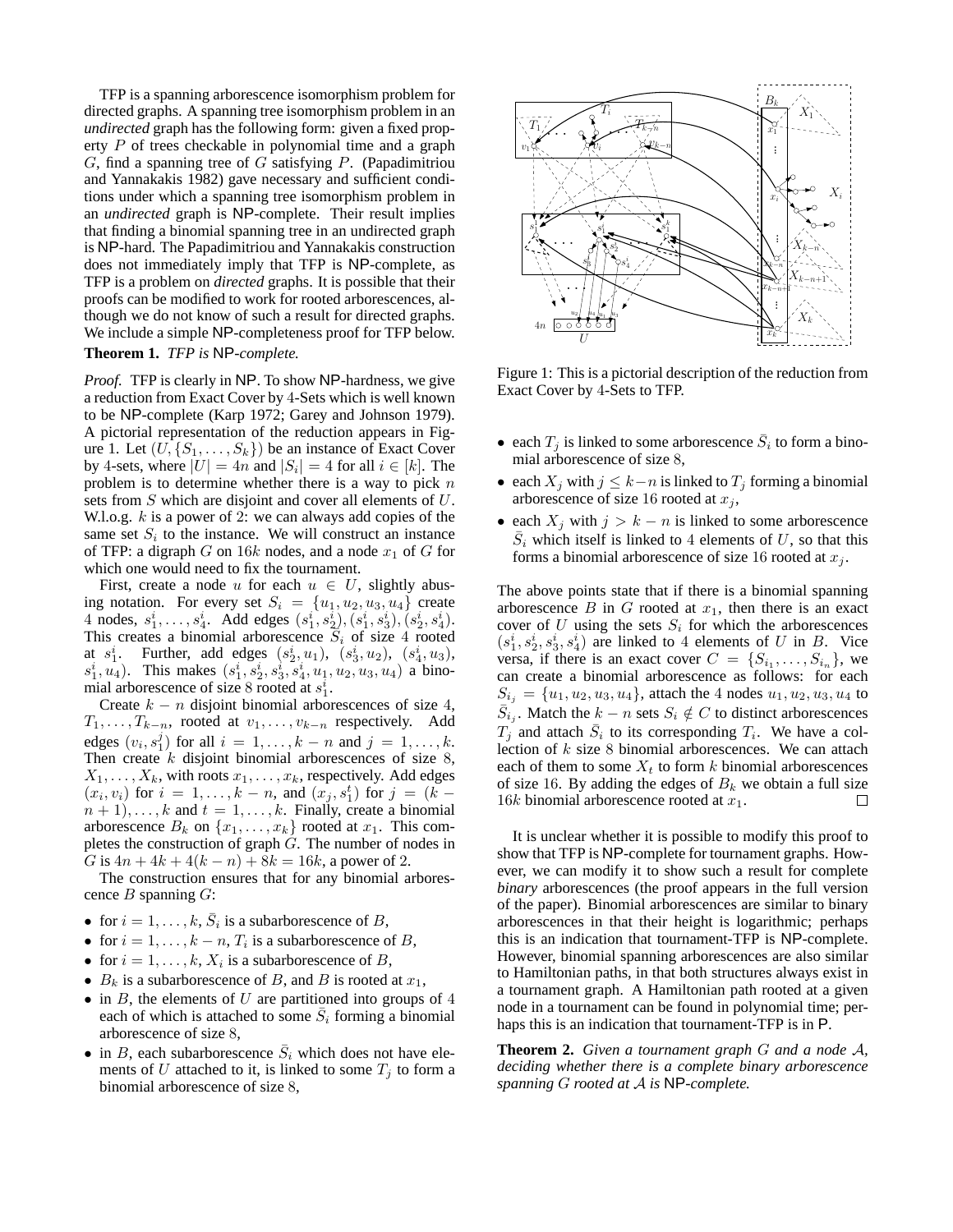## **When All Matches Are Allowed**

In this section we consider the problem of fixing a tournament when we are allowed to match any pair of players. In the graph representation we are given a tournament graph and a node  $A$  and we need to find a binomial spanning arborescence rooted at A. Here we consider some conditions under which a king in a tournament graph is a binomial winner. We focus on kings because they are strong players in the sense that they either have a very high winning record, or can beat some very highly ranked players. Moreover, for any graph G, if G contains a binomial spanning arborescence rooted at a node A, then any breadth first search arborescence starting from  $A$  must span  $G$  and must have height at most  $\log n$ . The simplest nontrivial case for which this necessary condition is satisfied is when  $A$  is a king.

Tournament graphs are typically used to represent the outcomes of round-robin tournaments, and the nodes/players are often ranked by their outdegree, also called score. As mentioned in the introduction, the outdegree ranking is a good approximation to the optimal tournament ranking in the sense that it minimizes (within a constant factor) the number of matches in which a lower ranked player beat a higher ranked player. A node which has maximal outdegree, *i.e.*, outdegree at least as high as that of any other vertex, is among the top players in the round-robin ranking. We show that we can design a single-elimination tournament for any maximal degree node so that it would win given the same match outcomes. This gives an interesting and intuitive relation between round-robin and single-elimination tournaments – a very strong player should be able to win either. We give proofs of two more general statements which both imply the result for maximal degree nodes.

When a node has maximal outdegree, it is also a king in the tournament graph (this is the usual proof that a king always exists). Yet a node  $A$  is also a king if it does not necessarily have maximal outdegree, but for every node b that  $\mathcal A$  cannot beat, the outdegree of  $\mathcal A$  is at least as large as that of b. The first statement we prove states that any such node  $A$  is a binomial winner. We note that the above outdegree condition allows for the outdegree of A to be as low as  $n/3$ . In contrast, a node with maximal outdegree has outdegree at least  $n/2$ .

In the second part of this section we show that any king with outdegree at least  $n/2$  is a binomial winner. Furthermore, we show that this condition is tight in the sense that for any n power of 2 there exists a tournament graph and a king A with outdegree  $n/2 - 1$  such that A cannot win any single-elimination tournament. Finally, we turn our attention to very strong kings, called super-kings, and show that such nodes are binomial winners even if they have low outdegree (as low as  $\log n$ ).

### **Nodes Stronger than the Nodes that Beat Them.**

**Theorem 3.** Let  $G = (V, E)$  be a tournament graph. Let  $A \in V$  *such that for all*  $v \in N_{in}(A)$ *, deg<sub>out</sub>* $(v) \leq$ degout(A)*. Then one can construct in polynomial time a binomial spanning arborescence of* G *rooted at* A*.*

*Proof.* Suppose we have partitioned the vertices of B into binomial arborescences (of possibly different sizes) rooted at nodes of A. Lemma 1 below allows us to do that. Consider the vertices of A which were not used in creating these arborescences by the Lemma. Partition these vertices (arbitrarily) into sets of sizes powers of 2, creating corresponding binomial arborescences (arbitrarily). Doing this, we partition  $A \cup B$  into disjoint binomial arborescences  $\{S_1, S_2, \ldots\}$ rooted at nodes of A, each of a size power of 2. Now, if there are two arborescences of the same size  $2^k$ , link them by adding the edge between their roots to create a binomial arborescence of size  $2^{k+1}$ . Continue doing this until there is at most one arborescence of each size. Because  $|A \cup B| = 2^{\log n} - 1 = \sum_{i=0}^{\log n} 2^i$ , there will be a binomial arborescence of size  $2^i$  for every i from 0 to  $\log n - 1$ . Link the root of each of these arborescences to  $A$ . Since the arborescences are rooted at vertices from A this will form a binomial arborescence of size *n* rooted at *A*.  $\Box$ 

Now it remains to prove Lemma 1. We begin by showing the claim below.

**Claim 1.** Let  $A = N_{out}(A)$  and  $B = N_{in}(A)$  in a tourna*ment graph. Suppose for all*  $b \in B$ *,*  $deg_{out}(b) \leq deg_{out}(A)$ *. Then*  $\forall b \in B$ *,*  $deg_{out,B}(b) < deg_{in,A}(b)$ *.* 

*Proof of Claim 1:* For any  $b \in B$ ,  $deg_{out}(b) \leq$  $deg_{out}(\mathcal{A})$ . Also,  $deg_{out}(b) = deg_{out,B}(b) + deg_{out,A}(b) +$ 1,  $deg_{out}(\mathcal{A}) = |A|$ , and  $deg_{out,A}(b) = |A| - deg_{in,A}(b)$ . Hence,  $1 + deg_{out,B}(b) + |A| - deg_{in,A}(b) \leq |A|$ , and  $deg_{out,B}(b) < deg_{in,A}(b)$ .  $deg_{out,B}(b) < deg_{in,A}(b).$ 

**Lemma 1.** *Given nonempty sets*  $A' \subseteq A$  *and*  $B' \subseteq B$  *such that for all*  $b \in B'$ ,  $deg_{out,B'}(b) < deg_{in,A'}(b)$ , one can  $pick a node a' \in A'$  and a subset  $S \subseteq N_{out,B'}(a')$  so that

*1.*  $|S \cup \{a'\}| = 2^k$  for some integer  $k \geq 1$ , and 2.  $\forall b' \in B' \setminus S$ ,  $deg_{out,B'}(b') < deg_{in,A'}(a')\{b'\}.$ 

*Proof.* Since  $B'$  is nonempty and for all  $b \in B'$ ,  $deg_{out,B'}(b) < deg_{in,A'}(b)$ , there exists some  $a' \in A'$ which has an out-neighbor in  $B'$ . Pick one such  $a'$  and let  $N = N_{out,B'}(a')$ . For some integers  $k \ge 1$  and r we have  $0 \le r \le 2^k - 1$  and  $|N| = 2^k - 1 + r \ge 2r$ . We can find a matching in N of size at least r. Pick a submatching of size  $r$ , consisting of a set  $R$  of  $r$  vertices uniquely pointing to some other r vertices in N. Let  $S = N \setminus R$ . Clearly,  $|S| = 2^k - 1 + r - r = 2^k - 1$ , and hence  $|S \cup \{a'\}| = 2^k$ . We will show that for all  $b' \in B' \setminus S$ ,  $deg_{out,B'\setminus S}(b') < deg_{in,A'\setminus\{a'\}}(b')$ . Let  $b' \in B' \setminus S$ . If  $b' \notin N$ , then  $deg_{out,B'\setminus S}(b') < deg_{in,A'\setminus\{a'\}}(b')$  since  $deg_{out,B'\setminus S}(b') \leq deg_{out,B'}(b') < deg_{in,A'}(b')$ . If  $b' \in$ N, then  $deg_{in,A'\setminus\{a'\}}(b') = deg_{in,A'}(b') - 1$ . Yet, since  $b' \in N \cap \{B' \setminus S\}$ , we must have  $b' \in R$ , and  $b'$  must have at least one outneighbor in S. Hence  $deg_{out,B'\setminus S}(b') \leq$  $deg_{out,B'}(b') - 1$ , and since  $deg_{out,B'}(b') < deg_{in,A'}(b')$ .  $deg_{out,B'\setminus S}(b') < deg_{in,A'\setminus\{a'\}}(b').$ 

**Kings who Beat Half the Players.** Suppose now that we have a king who is not necessarily the strongest player but is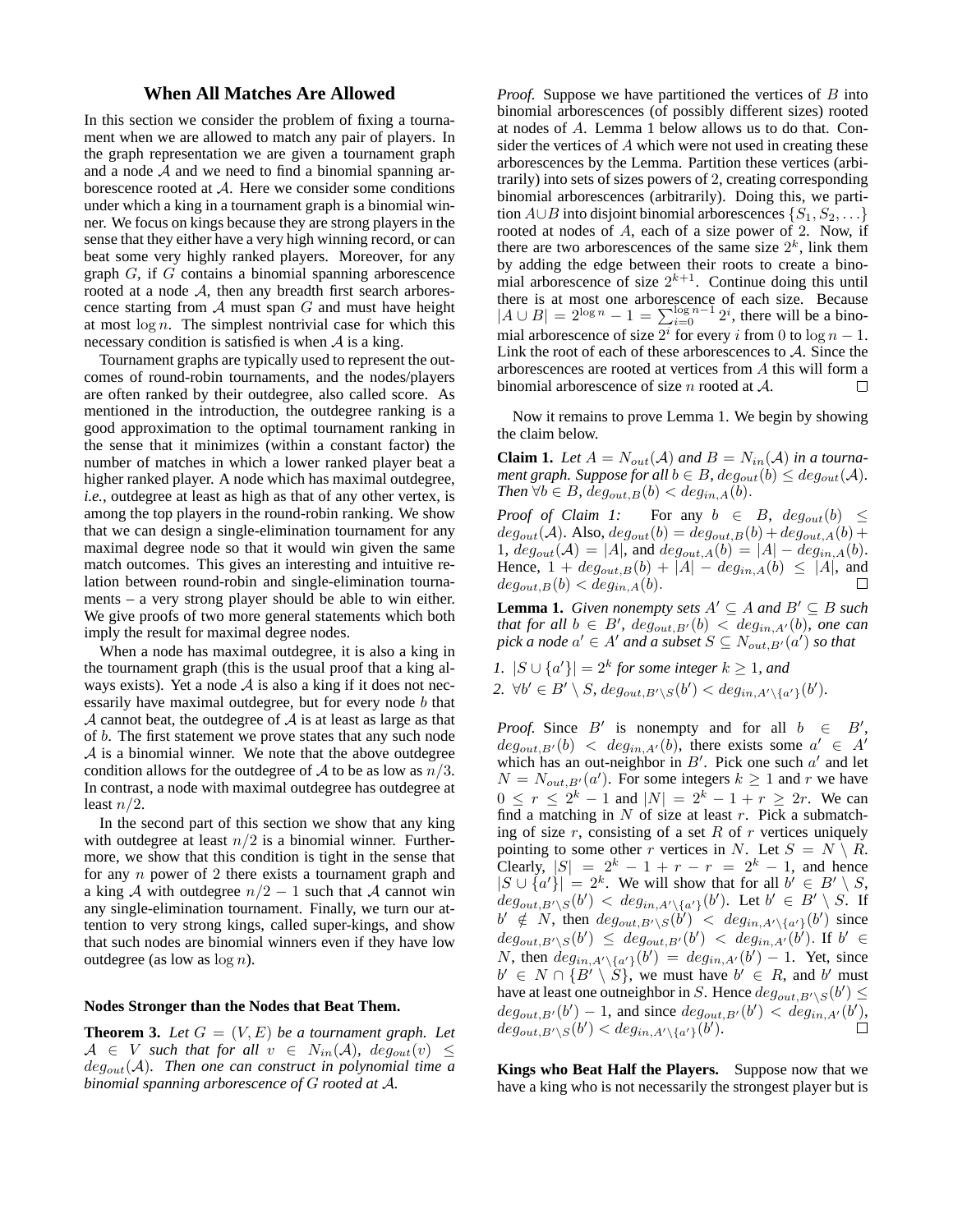still relatively strong – he can beat at least half of the players. It is not immediately clear that this king is binomial winner. In fact, if the king can only beat  $\frac{n}{2} - 1$  players, there are tournament graphs for which such a king may not be able to win at all:

**Claim 2.** *For any* n*, power of* 2*, there exists a tournament graph on* n *nodes with a king* A *with outdegree* n/2−1 *such that there is no binomial spanning arborescence rooted at* A*.*

*Proof.* Consider the following graph  $G$  and king node  $\mathcal{A}$ : let A be the out-neighborhood of A and let B be the inneighborhood of A, so that  $|A| = \frac{n}{2} - 1$  and  $|B| = \frac{n}{2}$ . Let  $a' \in A$  be a node so that  $a'$  beats every node in  $B$ . This makes A a king. If  $x \in A \setminus \{a'\}$ , then every node  $b \in B$ beats  $x$ . The edges within  $A$  and  $B$  are arbitrary.

Then the only way for a binomial spanning arborescence T to be rooted at  $A$  is if all nodes of B are in the subarborescence rooted at  $a'$ : an element  $b \in B$  can only be beaten by another element of B, or by a'. However,  $|B \cup \{a'\}| > n/2$ and hence the height of the subarborescence of  $T$  rooted at  $a'$  is at least  $\log n$ . This means that this subarborescence is the entire  $T$  and  $T$  cannot be rooted at  $A$ .  $\Box$ 

We now show that if a king can beat at least half of the players then he is a binomial winner. This result is tight by Claim 2.

**Theorem 4.** *Let* A *be a king in an* n*-node tournament graph* G so that outdeg( $A$ ) >  $n/2$ . Then A is a binomial winner, *and a binomial spanning arborescence rooted at* A *can be found in polynomial time.*

*Proof.* The proof will proceed by induction on *n*. The base case is  $n = 2$  and then it is trivially true. We will keep the invariant I that if N players are left in the tournament,  $A$ is one of these players and  $A$  is a king with outdegree at least  $N/2$  in the induced tournament graph. The induction hypothesis for n is that if I holds for a node  $A$  in a tournament graph  $G'$  on  $n/2$  nodes, then A is a binomial winner in G′ . The proof will proceed by fixing a match-up for the first round of the tournament and showing that I holds for the first round winners and A.

Let  $A = N_{out}(A)$  and  $B = N_{in}(A)$ . If B is empty, we are done: A will win any tournament. Otherwise, in Round 1 create a maximal matching  $M$  from  $A$  to  $B$ , and let  $K$ be all elements of A in M;  $k = |M| = |K| \leq |B|$ . The matching  $M$  ensures that all elements of  $K$  survive round 1.

For the rest of the  $|B| - k$  elements of B, pick any maximum matching M of them;  $|M| = \lfloor \frac{|B| - k}{2} \rfloor$ . We will show that  $A \setminus K$  is nonempty and we can pick an element  $a'$  from it and match it with  $A$ , so that  $A$  survives round 1. For this it suffices to show that  $|A| - k \geq 1$ .

If  $|B| - k$  is odd, there is one element b' of B which remains unmatched. We will show that  $A \setminus (K \cup \{a'\})$  is nonempty if  $|B| - k$  is odd, and hence there is at least one element  $a''$  which we can match with  $b'$ . For this it suffices to show that  $|A| - k - 1 \ge 1$  if  $|B| - k$  is odd.

There is an even number of remaining unmatched elements of  $A$  as  $n$  is even. Pick any matching on them. This completes round 1. Note that  $A$  and all elements of  $K$  are winners in this round, and hence  $A$  remains a king. We must show two things:

- 1.  $|A| k \ge 1$ , and if  $|B| k$  is odd,  $|A| k 1 \ge 1$ ,
- 2. the number of elements in A which survive round 1 is at least  $n/4$ .

First,  $|A| + |B| = n - 1$  is odd, and hence  $|B|$  is even iff |A| is odd. Hence,  $|B| - k$  is odd iff  $|A| - k - 1$  is odd. Moreover,  $k \leq |B| \leq |A| - 1$  as  $|A| \geq n/2$ , and hence  $|A| - k - 1 \ge 0$  and  $|A| - k \ge 1$ . If  $|B| - k$  is odd, then  $|A| - k - 1 \ge 1$  since  $|A| - k - 1$  is odd. We are done with part 1 above.

The number of elements in  $A$  which survive round 1 is at least  $k + \frac{|A| - k - 1}{2}$  if  $|B| - k$  is even and  $k + \frac{|A| - k - 2}{2}$  if  $|B| - k$ is odd. This number is always  $\lfloor \frac{|A|+k-1}{2} \rfloor$ . Since  $k \ge 1$ , at least  $\lfloor \frac{|A|}{2} \rfloor \ge \lfloor \frac{n}{4} \rfloor = \frac{n}{4}$  elements of A survive round 1. After this round we have a tournament on  $n/2$  elements in which A is a king with outdegree at least  $n/4$ . By induction,<br>A is a binomial winner. A is a binomial winner.

**Super-Kings.** We now define a *super-king* in a tournament graph as a node  $A$  with the constraint that for any  $b \in N_{in}(\mathcal{A}), |N_{in,N_{out}(\mathcal{A})}(b)| \geq \log n.$ 

**Theorem 5.** *Let* G *be a tournament graph and let* A *be a super-king in* G*. Then* A *is a binomial winner in* G*.*

*Proof.* Let  $A = N_{out}(A)$  and let  $B = N_{in}(A)$ . We will proceed by induction. If  $n = 1$  we are done. Otherwise if  $n \geq 2$ , notice that  $|A| \geq \log n \geq 1$ . Pick any node  $a' \in A$ and match it with  $A$ . Now, create a maximum matching  $M$ from  $A \setminus \{a'\}$  to B. The number of remaining unmatched nodes is  $n - 2 - 2|M|$ , which is even, hence we can pick some perfect matching  $M'$ . Call the final matching  $N =$  $\{(\mathcal{A}, a')\} \cup M \cup M'.$ 

Consider the set S of  $n/2$  nodes which are sources in N. If  $b \in S \cap B$ , then  $|N_{in,A}(b) \setminus S| \leq 1$ . This is since if  $a'' \in (N_{in,A}(b) \setminus S)$  and  $a'' \neq a'$ , then after the creation of M,  $a''$  was unmatched. Furthermore, since  $b \in S$ , b must have been unmatched after the creation of M. This is a contradiction to the maximality of  $M$ . Thus, every  $b$  in the new inneighborhood of A has at least  $\log n - 1 = \log(n/2)$  inneighbors in A. The theorem follows by induction on  $n.$   $\Box$ 

**The Braverman–Mossel Noisy Sampling Model.** The following model was proposed in (Braverman and Mossel 2008). We are given a parameter  $q < 1/2$  and an ordered list of *n* players,  $v_1, \ldots, v_n$  which represents a sorted order of the players by their *intrinsic abilities*. The parameter q represents a noise rate. A tournament graph  $T<sub>q</sub>$  is generated as follows: for every pair of nodes  $v_i, v_j$  with  $j > i$  independently at random one places an edge  $(v_i, v_j)$  with probability  $1 - q$ , and with probability q the reverse edge  $(v_i, v_i)$ . The smaller q is, the closer  $T_q$  is to a transitive tournament; the larger q is, the closer  $T_q$  is to a completely random tournament. Here we show that q can be very small and still *every* player in  $T<sub>q</sub>$  is a binomial winner, with high probability. In